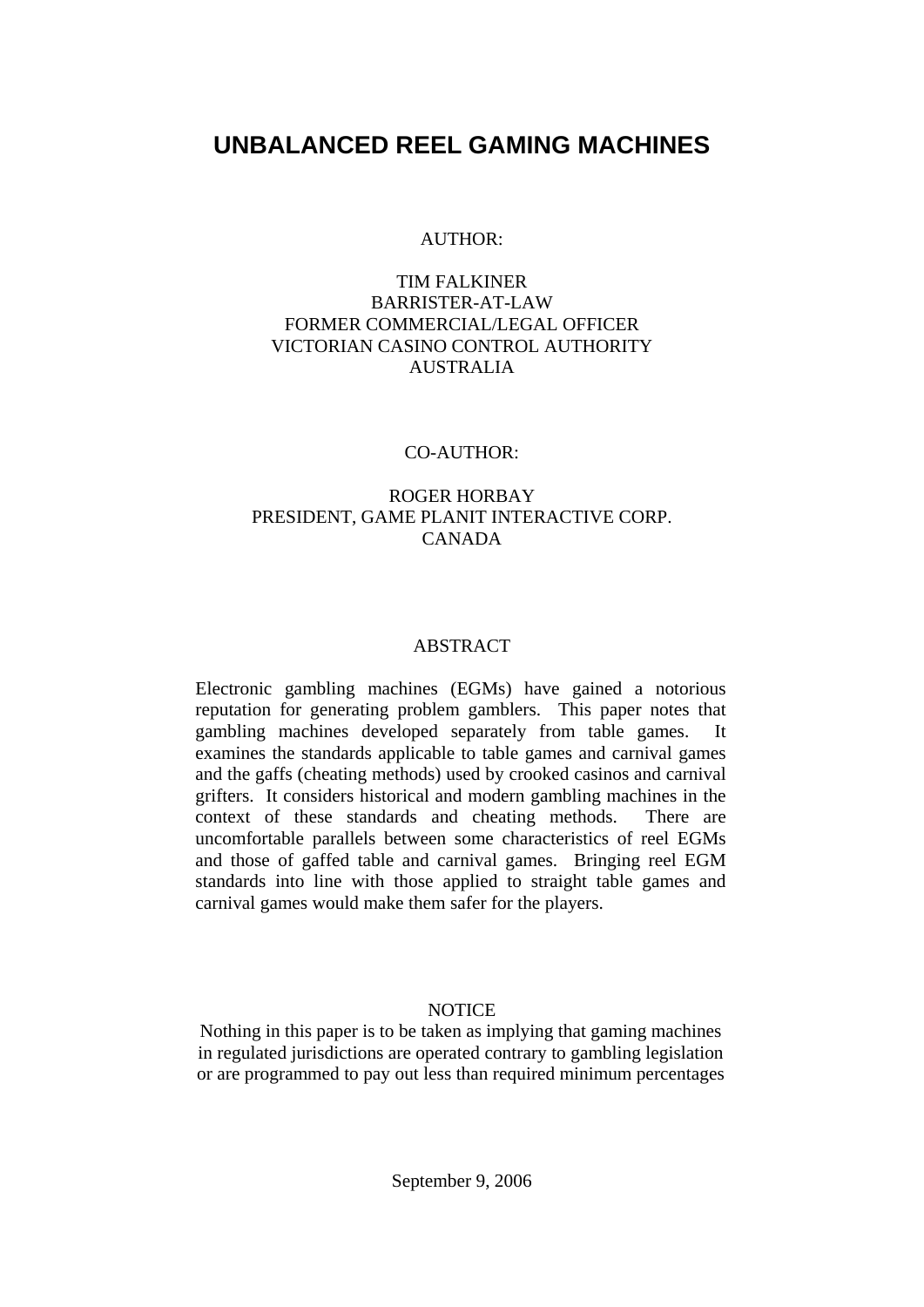# **Introduction**

Gambling machine reels are the culmination of over one hundred years of development. They combine a powerful blend of mathematics and psychology. Reel electronic gambling machines (EGMs) have enjoyed a spectacular success. They are spreading throughout the world at a rapid rate. The EGM industry, worldwide, sees them as a legitimate form of entertainment, providing a safe form of gambling for the vast majority of players.

Others, however, have taken a contrary view. In many countries, including Australia and Canada, the population is alarmed at the high amount of problem gambling being generated by the machines. In Victoria, Australia, 95% of respondents to a newspaper vote line were opposed to more EGMs in the State (Herald Sun 7 June 2006).

In Victoria, Australia, 84% of problem gamblers cited EGMs as their favourite form of play (Department of Justice, Victoria 2005 (Loved Ones) p 84). 78.1% of men and 96.2% of women who attended Gamblers Help played EGMs (Department of Human Services, Victoria 2001, p. 15).

Consistent with Australia's experience, in Canada, EGMs also account for a large percentage of problem gambling (Dorion & Nicki, 2001); (Smith & Wynne, 2004). And, citizen groups such as Canada's Gambling Watch Network (CGWN), are calling for reforms in gambling policies, laws and regulations (CGWIN 2004).

What is it about EGMs that makes them so potent in generating problem gamblers?

This question obliges us to take a close look at reel EGMs in the context of other forms of gaming, namely, table games and carnival games.

# **Separate development of table games and gambling machines**

The first thing to note about gambling machines is that they developed along separate paths from table games.

## **Table games arose out of private gambling**

Table games arose out of private gambling which was a legal activity. Before casinos, card and dice games were played between individual players. This still happens in the case of poker rooms where players play against each other and pay a fee or percentage to the operator who simply provides the gambling facilities.

The rules of card games and dice games were thus developed by the players themselves. These rules were fair because they applied to all those who had a stake in the game. Even with a banking game such as chemin de fer (forerunner of baccarat) the bank was passed around.

That is not to say there was not a lot of cheating. There was. But the rules themselves were transparent and fair and cheating involved breaches of those rules.

When legalized gambling started up in Nevada in the middle of last century, the casino games were adapted from European casino games and local games. Nevada gambling was conducted honestly (Puzo 1976, pp. 137 – 170) (Scarne 1974, p. 245).

In North America and Australia, the standards and regulatory regimens closely follow those applied in Nevada. Nevada standards are the touchstone of the USA and Australian gambling industries.

There was, and is now, never any question of a large legal casino using anything but a correct deck of cards, an unbiased wheel or straight dice. It just would not be worth the suspension of the casino licence.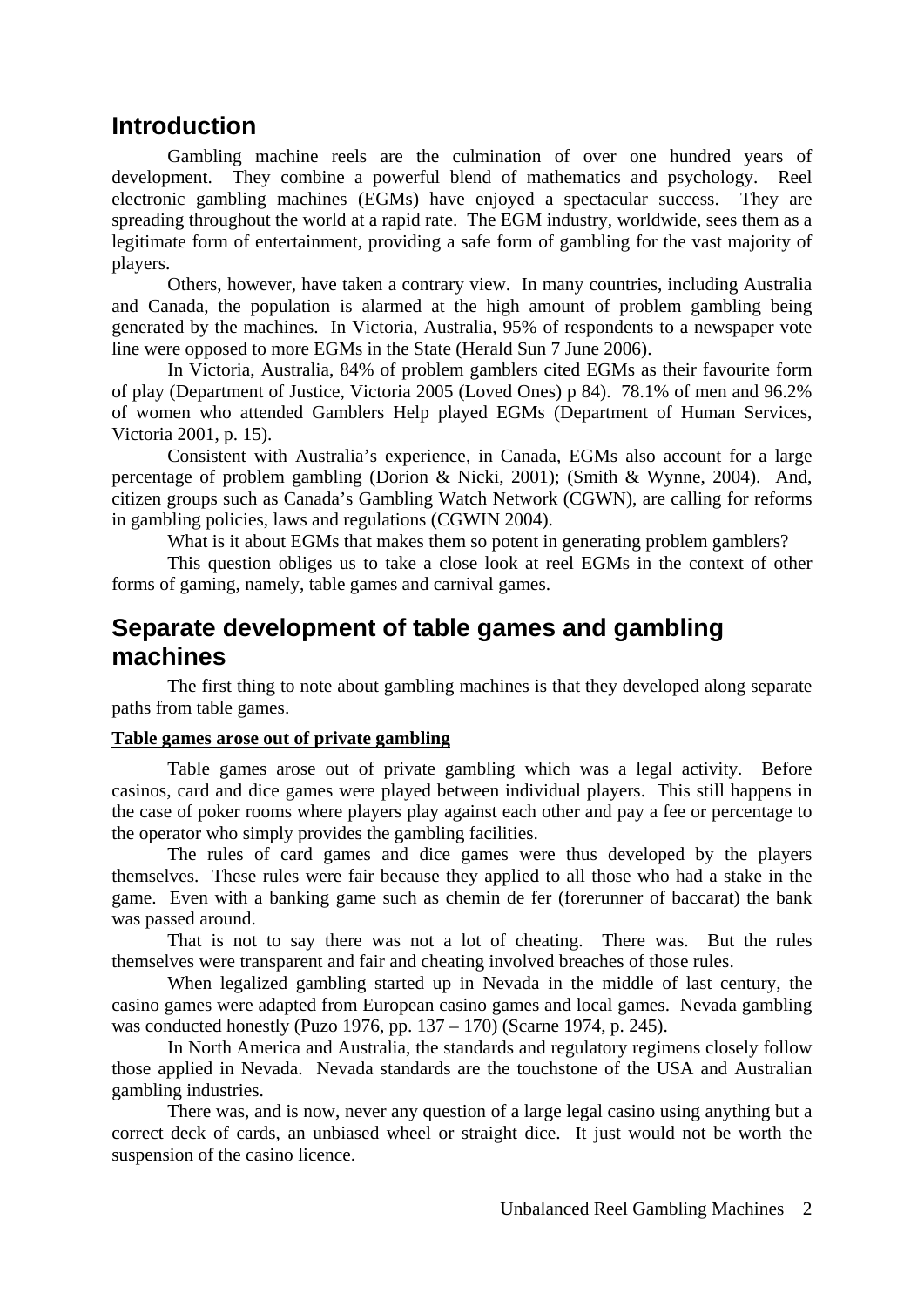The equipment was simple and it could be checked. A deck of cards had 4 suits of thirteen cards with one or two jokers. Dice had six sides numbered one to six with each two opposing sides adding to seven. Roulette wheels had eighteen red pockets, eighteen black pockets and, depending on the country, one or two green pockets.



The casino-quality dice shown above illustrate the point. They embody regularity and transparency. Any gambler playing with these dice can check them and ensure that he or she is not being cheated.

The gamblers knew the equipment and they knew the rules. Even most children are familiar with the characteristics of decks of cards and dice.

#### **Reel gambling machines**

Reel gambling machines were not designed by the gamblers themselves. The gamblers never had any involvement in the development of either the equipment or the rules.

The gambling machines originally started in soda bars and pubs. They were either illegal or on the fringe of the law. They were not regarded as serious gambling but rather as amusement machines. They were for small play by unsophisticated players.

From the very start, the gambling machine players played against the house. Certainly, most casino gambling is a house (or banking) game. But, as pointed out above, these games, like blackjack and craps, evolved from, non-house games and the rules and equipment are transparent and known to players. Roulette may never have been a banking game but here the rules and odds are laid out with elegant simplicity for all to see.

Unlike all table games, the mechanism in gambling machines was concealed in a box with the rules (apart from pay outs) known only to the manufacturer. The rules of a game include a description of the equipment, how the equipment is to be used to generate randomness and how payment is to be made. Reel gambling machine gamblers are told only how payment is made.

If you imagine a gambling machine reel as a deck of cards with symbols on, the player does not know how many cards there are in the deck, how many cards of each symbol there are in the deck or, in some jurisdictions, how the cards are dealt.

The fact that the players do not know the rules makes the reel gambling machine unique amongst gaming devices. Not only are the players ignorant of the rules but the rules vary from machine to machine and neither the gaming industry nor the regulators disclose them. As far as transparency is concerned, the standards applicable to reel gaming machines are totally out of step with all other forms of gaming.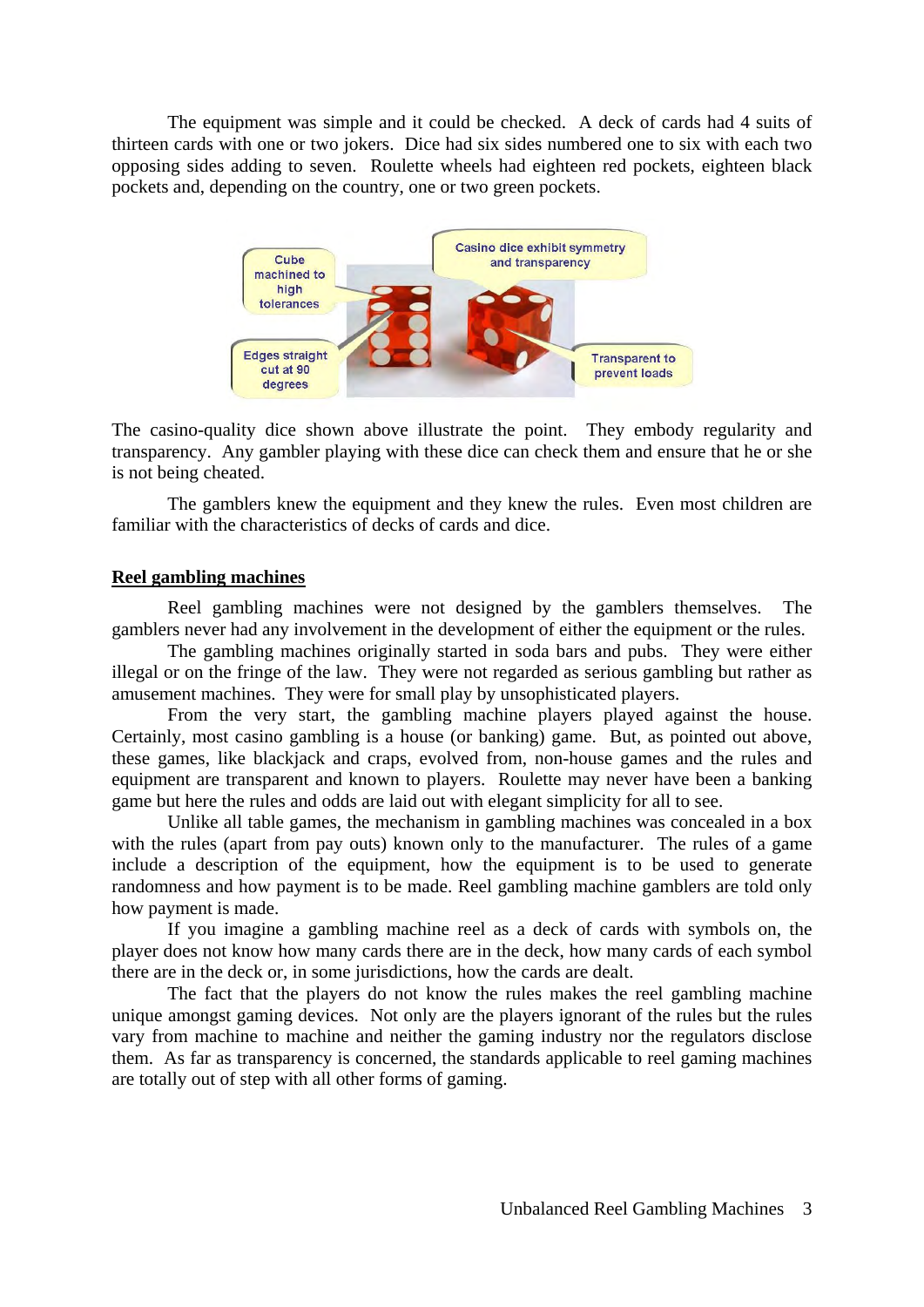# **Ascertaining Acceptable Gaming Standards by Examining Cheating Methods**

## **House Cheating Methods**

In order to gauge whether EGM standards measure up to those applicable to other games it is necessary to ascertain the standards applicable to other games and what constitutes cheating at those games. We are particularly concerned with house cheating methods, that is, cheating methods employed by crooked casinos and carnival stall grifters.

In gambling terminology, a cheating mechanism is known as a "gaff": Gaff, G or Gimmick – *any secret device or method that accomplishes the cheating. A gaff or G-joint is a game that can be operated dishonestly"* (Scarne 1974, p. 559) *"has to depend upon marked cards and other gaffed gambling equipment"* (Scarne 1974, p. 638). And a game that embodies a cheating mechanism is described as "gaffed".

What is cheating? Cheating is described in Webster's Dictionary of Synonyms (Webster 1978) as follows: "*Cheat vb – to obtain something and especially money … from an advantage over another by dishonesty and trickery* … *Cheat suggests deceit and usually, tricks that escape or are intended to escape the observation of others <cheat at cards>".* 

## **The Gaffed Milk Bottle Game**

One of the oldest gaffs is the carnival milk bottle game.

This game involves knocking over a stack of five or six wooden milk bottles with a ball. It looks easy.



• Knock over the milk bottles with the ball

- "I can never knock them all over!"

• "It looks so easy! I must keep trying!"

But it is not as easy as it looks. No matter how hard you try, you just cannot knock over all the bottles.



• All the milk bottles are the same



• Milk bottles look the same - but two are heavy

The diagram on the left shows a straight milk bottle game. The diagram on the right shows a gaffed one. The milk bottles look the same, but two are heavy.



The heavier bottles are harder to knock over. The heavy bottles are moved about. Sometimes a heavy bottle will fall if hit directly.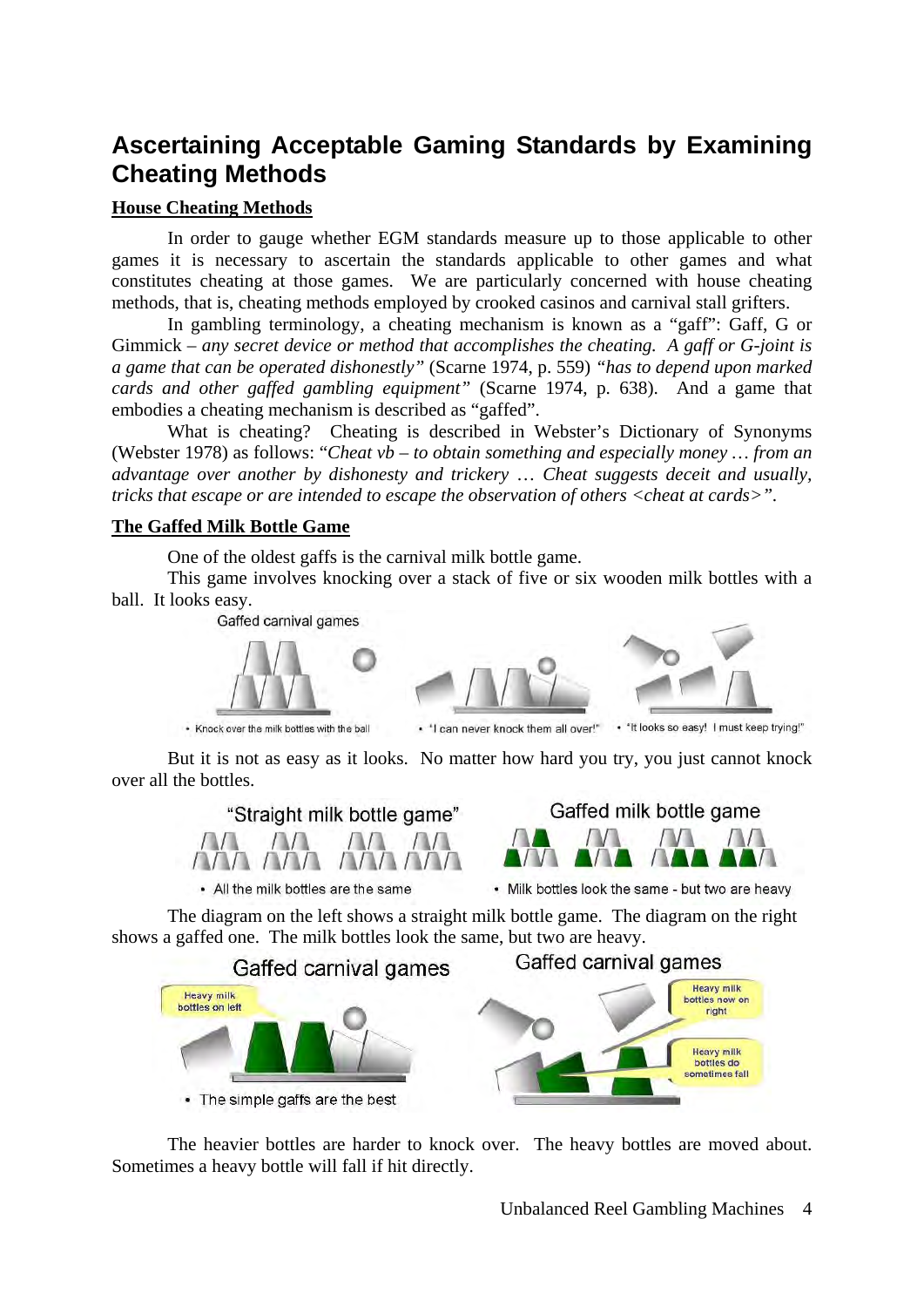Scarne, a casino consultant and expert in cheating methods, wrote about the milk bottle game: "*It looks easy, but it's another two-way store. Three of the bottles are heavy, three are light.*" (Scarne 1974, pp. 611 - 613). Similarly, in the case of the cat rack game where balls are thrown at stuffed cats on a shelf: "*The cat rack game can be gaffed in many ways. The commonest is to use two light and two heavy cats, the latter being weighted at the bottom.*" (Scarne 1974, pp. 612 - 613).

Now there are five things to bear in mind about the milk bottle game.

First, it is simple. (Scarne admired simple gaffs, *"I know it sounds obvious, but card cheats know from experience that the obvious device is sometimes the one least likely to be detected.")* (Scarne 1974, p. 663).

Secondly, the gaffed bottles keep moving around so the player does not "get wise".

Thirdly, sometimes even the weighted milk bottles will be knocked over, just less often.

Fourthly, a crooked operator will not let the player examine the bottles.

Finally, it is very exciting playing gaffed games because they look easy and the player gets very frustrated when the game just seems to be defying the rules. Scarne gives excellent accounts of the player's excitement and anguish playing three-card monte (Scarne 1974, pp. 619 - 623) or razzle dazzle (Scarne 1974, pp. 582 - 588), both gaffed games.

### **Crooked Dice**



There are basically two types of false dice: busters and percentage dice.

Busters rely on the fact that players cannot see more that three sides of the dice at once (Scarne, 1974 pp. 313-320). (Note that gambling machine players can only see a small part of each reel at once.) The device is elegantly simple and extremely effective. Of course, the dice have to be switched in and out of the game without the player noticing.

Percentage dice are, in Scarne's words, *"gaffed in such a way that some numbers will come up more than probability predicts. … The dice cheat merely makes his bets according to the bias of the dice and usually shows a profit on every game."* (Scarne, 1974 pp. 310-312)

These technique are not new, Cotton (1674, p. 13) writes, *" … the old ways are by drilling them and loading them with Quicksilver … others have made them by filing and rounding* ...." The advantage with percentage dice is they can be left in the game and they do not need an expert bust-out man to work them. They still generate all combinations but they favour one or some more than probability would predict in the case of straight dice. "Strong" dice have a heavy bias.

The percentage dice cheat, to mask or obfuscate his style of play and constant winning, can have a confederate and the two can take turns at having small losses and big wins (Scarne 1974, p. 310). One of the hallmarks of a good gaff, if it is to last, is something which breaks up the pattern which would draw attention to the gaff.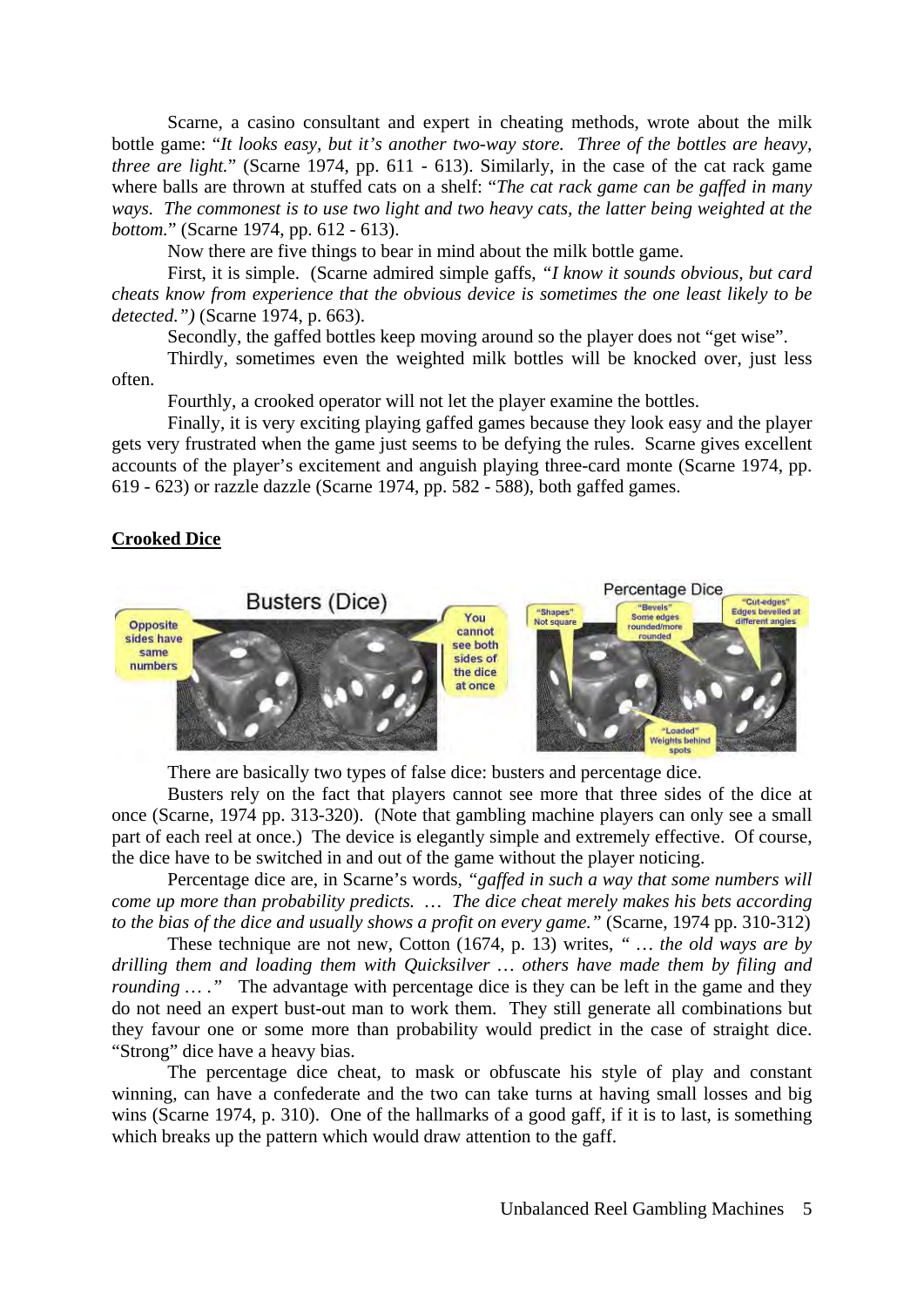### **Crooked Blackjack Decks**



Scarne writes, *"The most common method used in crooked casinos when making use of four decks (208 cards) is to remove a number of ten-count cards and to replace them with five count cards."* (Scarne 1974, p. 388). In Blackjack the dealer sits on 17 and above so the dealer must draw on 16. Having more fives and less ten-count cards reduces the chance of the dealer busting and increases the casino's percentage. This is a percentage gaff. Like percentage dice it requires no skill on the part of the person cheating and the gaff remains in place indefinitely.

Both percentage dice and crooked Blackjack decks still embody randomness. The cheating arises out of the fact that the randomness is biased in a manner the player does not suspect.

# **Gambling machine Design**

### **Ten-stop machine**

Mechanical near-miss machines were used prior to 1940. They worked very simply. They were known as "ten-stop machines". Each reel had twenty symbols. (Note that in these conceptual illustrations the right hand reel details have been omitted for simplicity.)

Traditional gaffing - "ten stop"

- Every second symbol never stops on line
- Enables near misses



However, each reel only had ten stops; that is, they only stopped on every second symbol. Accordingly, the alternate, dummy, symbols were rich in winning symbols and players would often get winning combinations above or below the pay line (Scarne 1974, pp. 437 & 438). Scarne considered the ten-stop machines as gaffed: "*modern machines are all 20-stop machines and no longer gaffed in this way*" (Scarne 1974, p. 439). The near miss machine gave players a false expectation of their chances of winning. A player who sees combinations of winning symbols or even high-paying symbols above or below the centre line gains a mistaken impression that he has just missed out on a payout or that it is easier to win a payout than it really is. This is a trick, a deception, intended to escape the observation of the gambler and intended to keep him playing so as to obtain more money from him.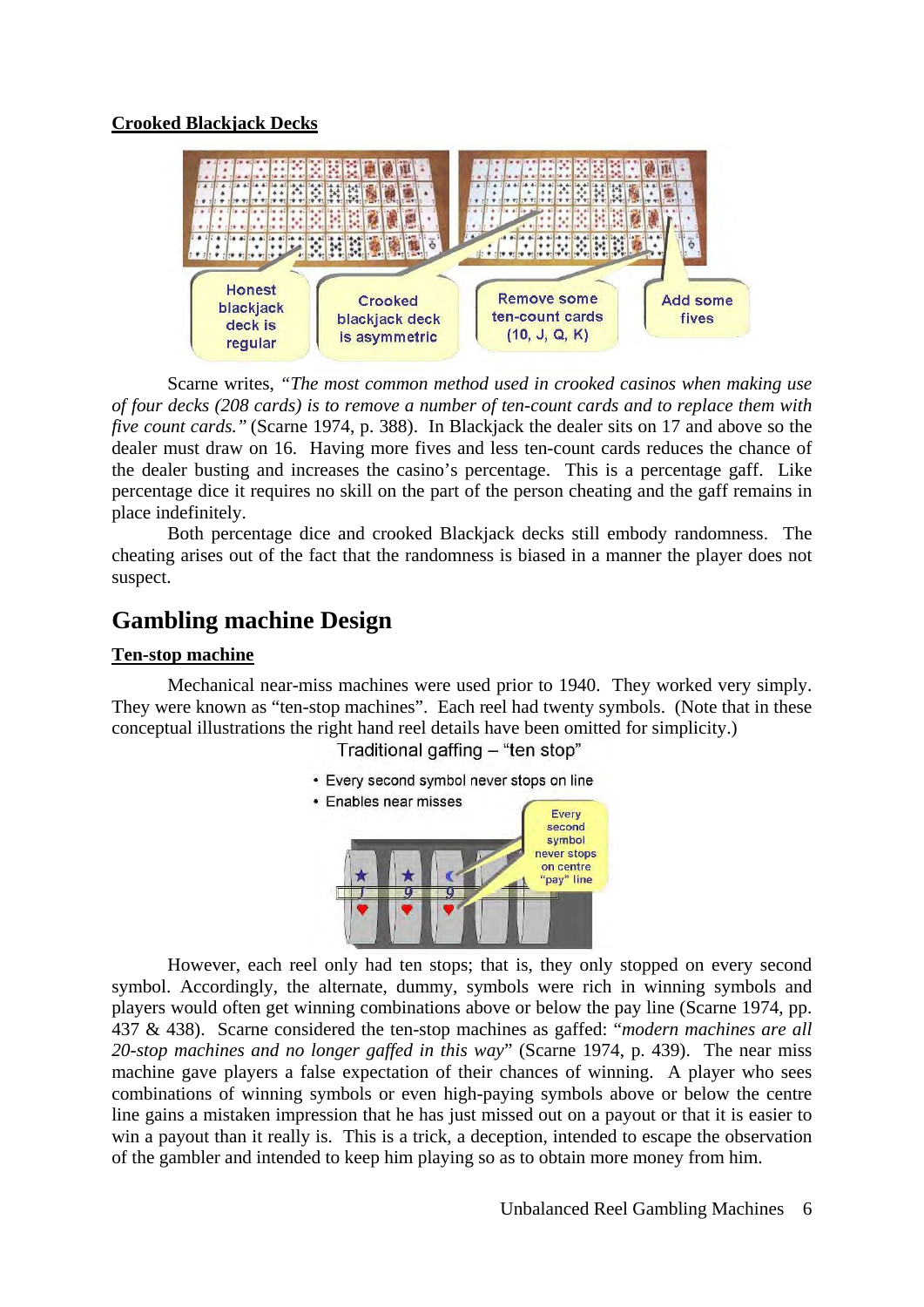#### **Virtual Reel Mapping**



In the mid-1980s, the Nevada Gaming Commission allowed computer-weighted symbols on mechanical reel slot machines, which is possible through a computer process called "Virtual Reel Mapping". U.S. Patent #4,448,419 describes the intent of virtual reel mapping (Telnaes, 1984): *"it is important to make a machine that is perceived to present greater chances of payoff than it actually has within the legal limitations that games of chance must operate."* These computer-driven machines, with their biased, virtually mapped, weighted symbols, share much in common with percentage dice. With dice, the player assumes that each face of the dice has an equal chance of coming up. If the dice are shapes or loads, this is not so and this false impression enables the innocent dice player to be cheated. Mario Puzo writes: *"If the casinos wanted to cheat, here's how they could do it. At the dice table it would be simple enough. They could just run in loaded or angled dice. A lot of this was done in the gambling hells of England in the 1700s and onward."* But it is certainly no answer to a casino charged with using loaded dice that the loaded dice are still, up to a point, random; the use of loaded dice is a very serious offence for a casino.

Cotton (1674) at pages 13 and 14 regarded the practice with fury, *"They are sold in many places about the Town [London]; price current (by the help of a friend) eight shillings, whereas an ordinary Bale is sold for six pence; for my part I shall tell you plainly, I would have those Bales of false Dice to be sold at the price of the ears of such destructive Knaves that made them."* As Mario Puzo pointed out: *"If a player sneaks a loaded pair of dice onto the crap table and the Gaming Commission finds them in play, the casino gets its licence suspended. Even though it is a victim, the casino is responsible."* (Puzo 1976, 165)

In Australia and New Zealand, the gaming regulators do not allow virtually mapped reels with biased symbols. Each symbol must have the same weighting; if there are 25 symbols on the reel, for example, each symbol must have a 1 in 25 chance of stopping on the centre line (Australian and New Zealand Gaming Machine National Standard version 7.01 clause 3.9.62). However, virtual reel mapping that allows for biased symbols is still in widespread use in most other gaming jurisdictions.

## **Multi-line video slot design**

Let us now look at the design of games on Australian machines.

The game on a modern standard Australian machine is the virtual reel, five line, multi-line video slot game. These games have gained in popularity around the world and are now also predominant in many North American casinos and on North American Video Lottery Terminals and will surely be introduced into the United Kingdom as they deregulate gambling.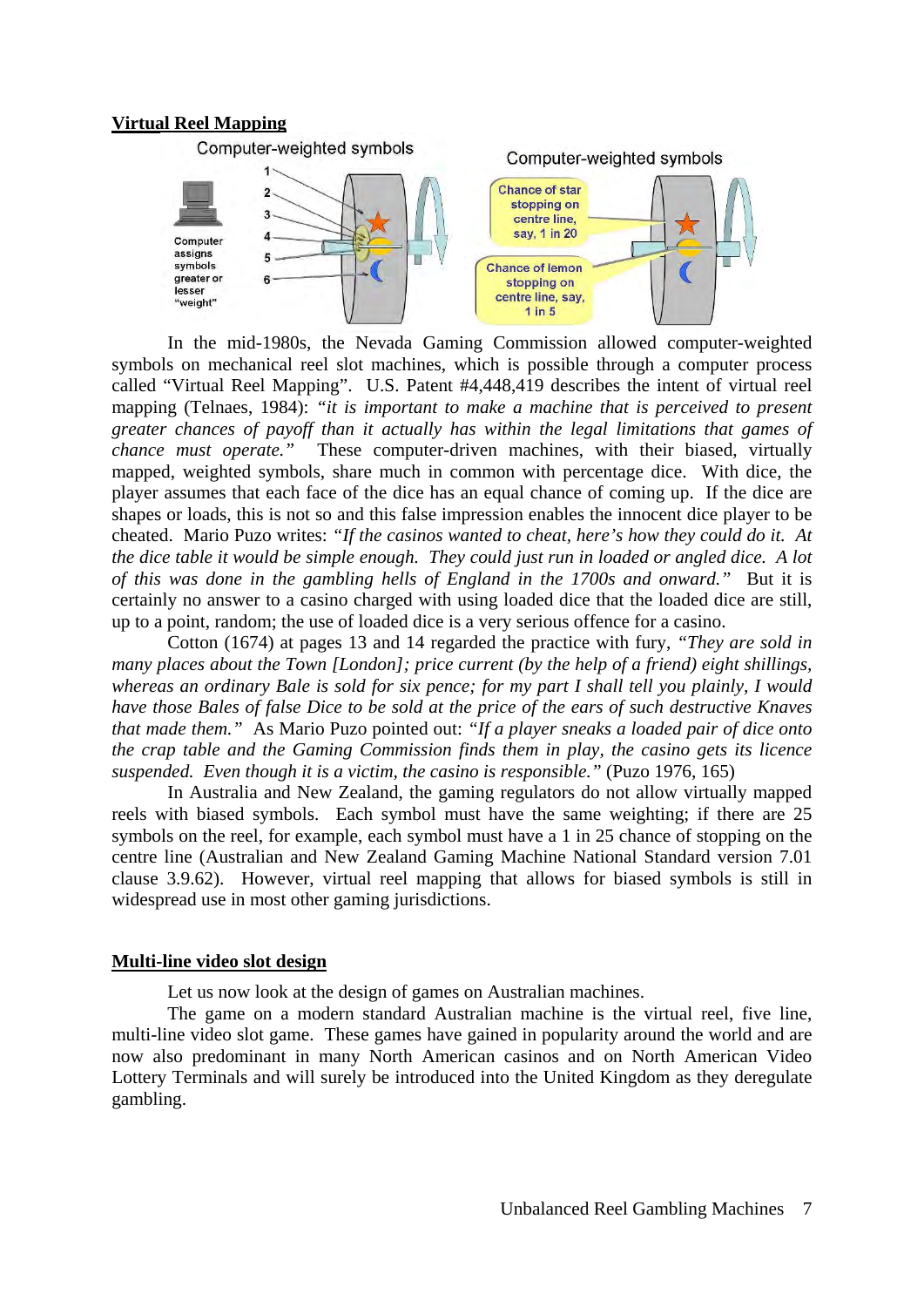

 The Australian machine does not have physical reels but it works as though it had. Imagine five reels each with, say, 35 symbols. Each symbol must have the same weighting; if there are 35 symbols on the reel, for example, each symbol must have a 1 in 35 chance of stopping on the centre line (Australian and New Zealand Gaming Machine National Standard version 7.01 clause 3.9.62).

The computer notionally spins each of the reels independently and, using a random number generator, chooses the centre-line symbol.

The reel is then displayed on the screen with the selected symbol in the centre and its neighbouring symbols above and below.



Traditionally, reel gaming machines pay out on the centre line reading the symbols from left to right. Thus, if we take king symbols, KKKKK gives five kings. If there is any break, only the kings to the left count. Thus KJKKK is only one king; normally, any "miss" on any of the left three reels results in no payout. Modern machines allow multiple pay lines, not only horizontal but also diagonal with combinations of over 20 paylines. For example, if the player elects to play three lines, the player would be paid for winning combinations on any of the three lines. On the new machines players can select not only straight lines but diagonal and zig-zag combinations, up to twenty and more lines.

#### **Multi-line video slot machines - Unbalanced reel machines**

In the case of Australian machine standards and machine standards in any regulated jurisdiction, there is one glaring omission. There is no standard requiring balanced (symmetrical) reels. Put another way, there is no requirement that each type of symbol appear at the same frequency on each reel.

A standard for balanced, or symmetrical, reels has never been a requirement for gambling machines. But, as has been pointed out, there were never any standards for reel gambling machines in the first place. By the time they were starting to make big money for the casinos their basic design had been fixed for thirty or forty years.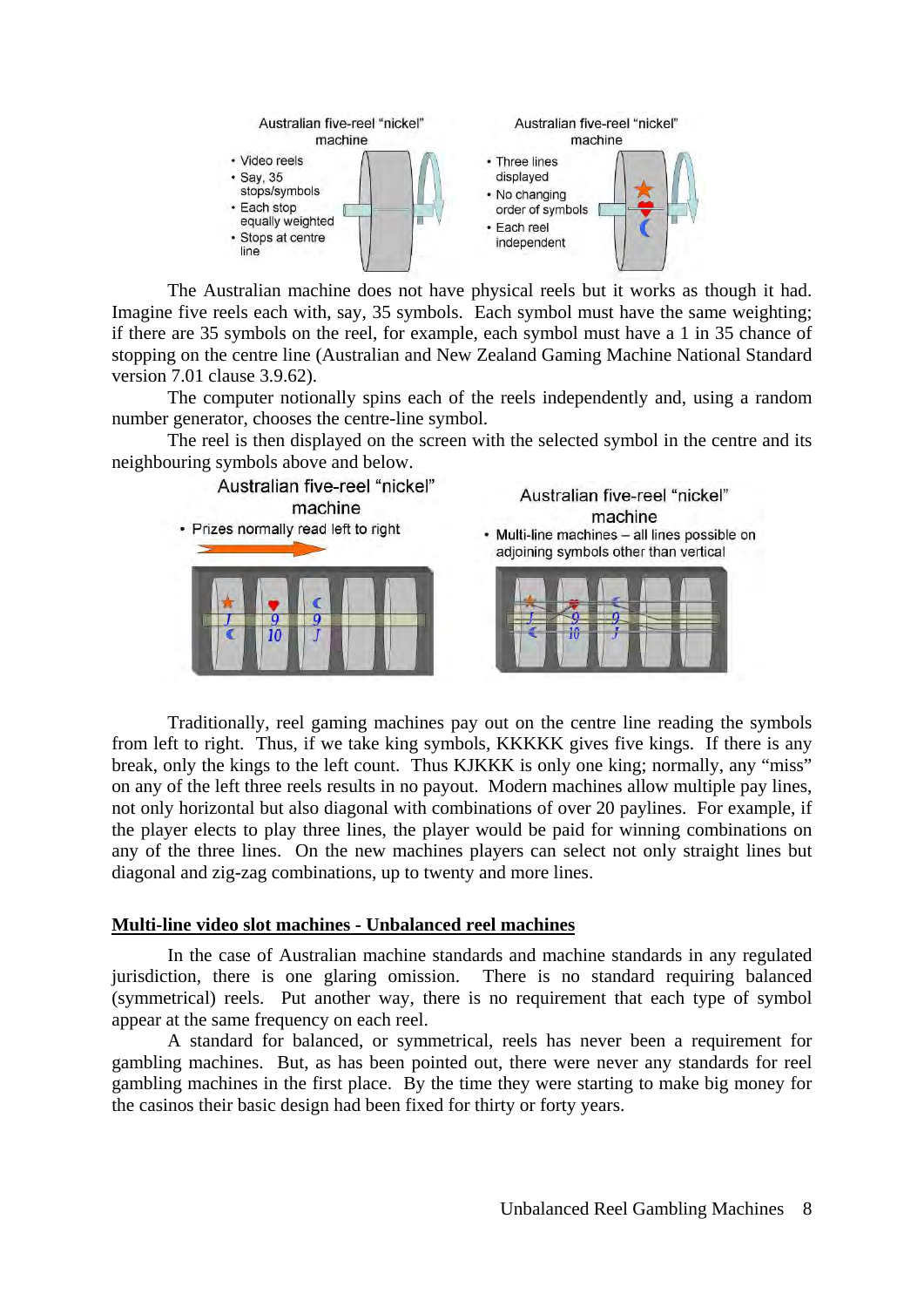#### Australian machines

- · Symbol distribution is critical
- This machine would not pay out a cent
- Of course, this configuration is obvious



## Australian machines

Plaver. "I just missed three nines!" Really?



The first diagram shows just how critical symbol distribution can be. This machine is full of high paying symbols, only five types of symbol and each reel full of them. And it would not pay a cent.

However, a subtler version, for example, starving each of the three left hand reels of one type of winning symbol which is more plentiful on the others would give somebody playing the machine in the expectation the reels were identical the impression that their chances were much better than they really were.

Look at the right-hand diagram. The player gets nines on reels 1 and 3. He says, *"I just missed three nines!"* Did he really?

The player assumes that the chance of getting a Nine on reel 2, is the same as getting a Nine on reels 1 and 3.



Let us suppose this machine is a thirty-five stop machine with six Nines on reel 1 and six on reel 3. There is no rule whatever to say that reel 2 might not have only two Nines. If that were the case the player did not have an equal chance of getting the third nine – he only had one-third of the chance.

The virtual decks of cards on video poker machines (machines that emulate draw poker) have to be genuine and the same standard should be applied to reel machines. Crevelt (1991, p. 25) writes that USA regulators took action when it was discovered one manufacturer was programming its machines to avoid royal flushes. Why do we impose normal gambling standards for video poker yet abandon these standards for reel machines? In both cases, unlike with table games, the customer is powerless when it comes to verifying the design parameters of the game; the games should be designed to play in accordance with the natural appearance of the games and the expectations of the ingenuous gamblers who play them.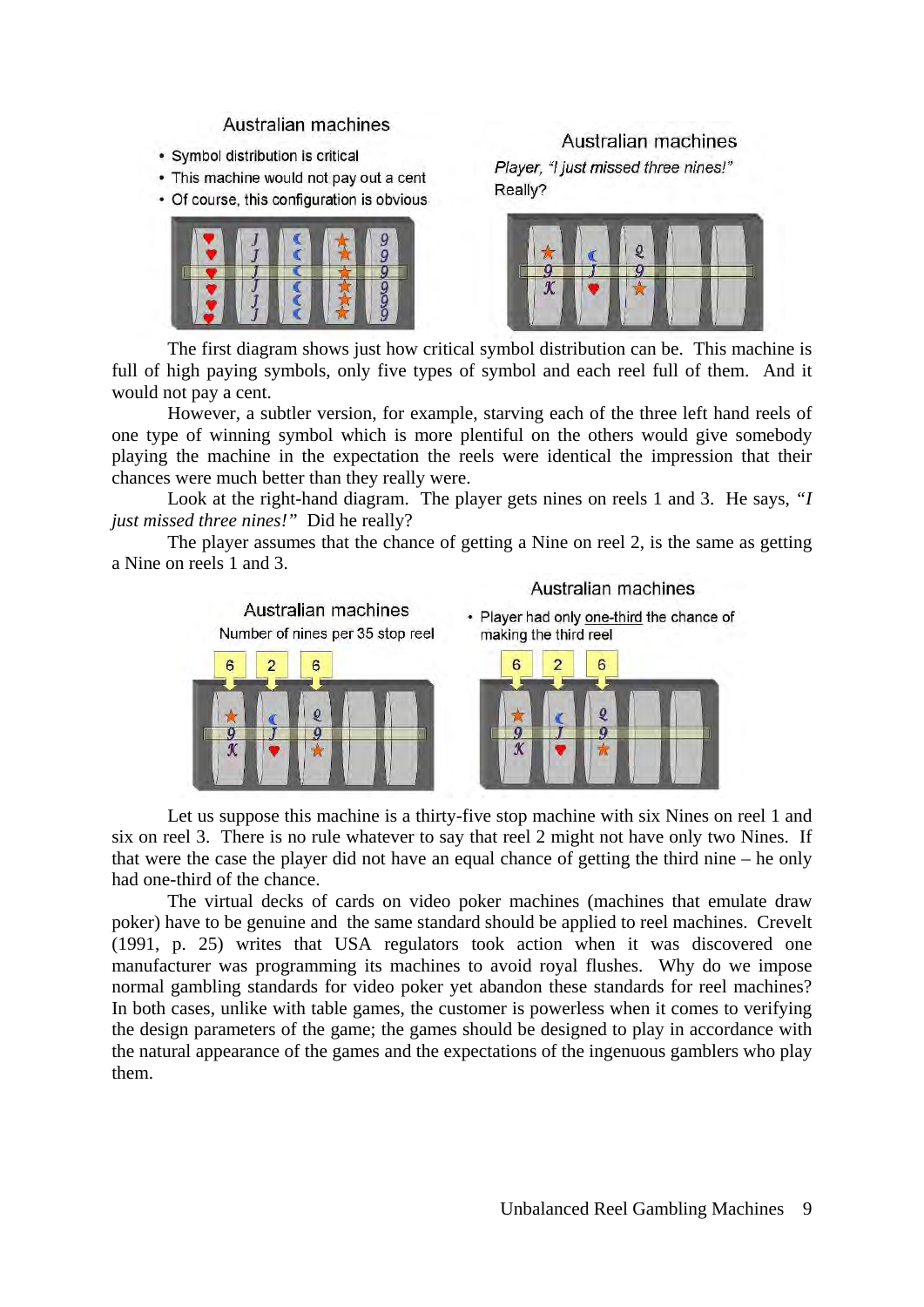

On one analysis the unbalanced reel machines generate "vertical near misses", near misses but in the vertical rather than the horizontal plane as happens where symbols on reels are "weighted". Asymmetric weighting of symbols – as opposed to asymmetric reels - is prohibited in Australia. On multi-line machines this does not matter in any event as horizontal near-miss machines would not work because players get paid for combinations above and below the centre line if three or more lines are selected. We are using the term "near miss" in its natural sense to include randomized near misses which would appear as near misses to machine players and not confining the term to illegal near misses "pasted" on to screens from lookup tables – i.e. sets of losing combinations held in the machine. Near misses look exactly the same on the screen whether they are produced from lookup tables or asymmetric reels.

### **Gaming standards and player expectations**

Casinos are fastidious about the regularity of their gaming equipment. Any casino would be outraged if it was alleged that it was using shaved dice or stacked decks. Imagine what would happen if the Nevada casinos announced they were developing a new craps game. The casino could re-calculate all the odds and the dice would be loaded, some weak and some strong but the casino did not have to say how much because the uncertainty would make the game more exciting. Or suppose the Nevada casinos were allowed to alter their Blackjack decks by adding varying numbers of fives and taking out varying numbers of tencount cards. The gamblers would be sprinting for the doors!

Gamblers have come to expect that casino equipment is of the highest quality and that things that look the same, act the same. Gamblers expect a dice to have six numbers, to be a near-perfect cube and, statistically have an equal chance of producing any of the six numbers. Gamblers, seeing a deck of cards in a casino, assume that there are fifty-two cards made up of four suits of thirteen cards from Ace through to King.

The government reinforces this belief in standards. Because the government knows that if gamblers lose faith in the integrity of the equipment, they will stop playing. Not only the casino will lose but also the government will lose its tax stream.

Look at these dice.





 In the first picture, you can only see one side of these dice, just as you can only see part of the reel on a gambling machine. But that should not matter because you assume that everything is regular, everything is the same.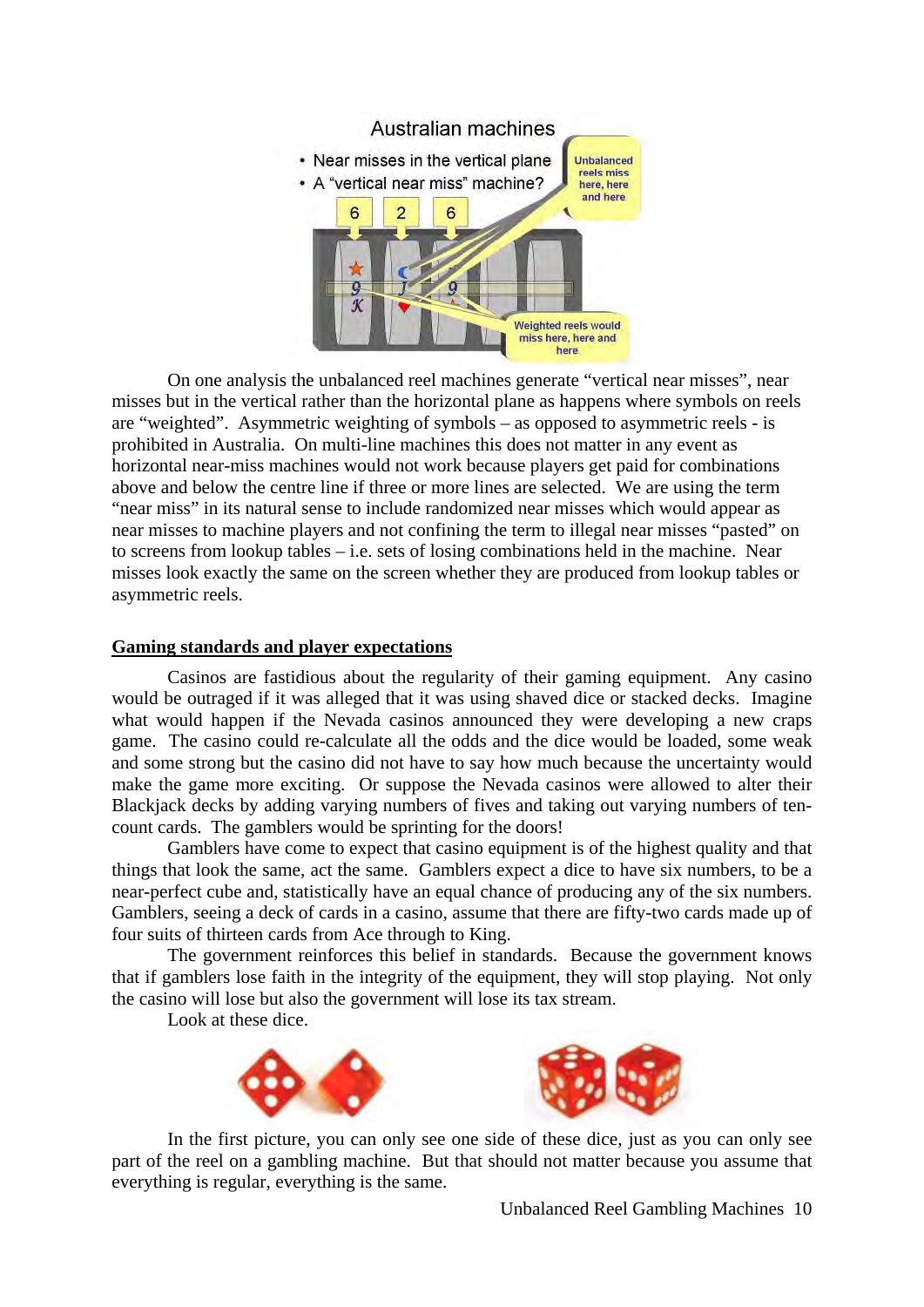The second picture shows the same dice looking from the side. They are not the same – and neither are gambling machine reels. But no government regulator would allow a casino to use dice like these!

The point is that players expect the reels to be the same. Just as a dice player expects the dice to be numbered from one to six, a blackjack player expects the dealer to be drawing from a properly constituted 52-card deck and the player at the carnival expects the milk bottles to be the same weight – so the gambling machine player assumes the reels are equal.

Our conversations with problem gamblers and treatment providers confirm gambling machine gamblers assume the reels are symmetrical. For example, one of the co-authors (Falkiner) explained the situation to a woman who played the machines to two and three o'clock in the morning and who lost hundreds of thousands of dollars; she turned to him exclaiming, *"What! Are you saying the reels aren't the same?"* The other author (Horbay) recently spent an intensive weekend assisting a treatment program by educating staff and 70 problem gamblers and their loved ones ... Not a single person knew or heard of asymmetrical reels. They all became very angry as they slowly realized the fact of the asymmetric design and its implications.

#### **AGMMA description of multi-line video slot machines**

The Australian gaming industry player information booklet published by the Australian Gaming Machine Manufacturers' Association states EGMs use unbalanced reels (AGMMA, pp. 15 & 16):

> … *In this example, then, there are 6 "King" symbols placed on the first reel in the positions mentioned. Other symbols are assigned to other positions on the reel so that all 35 stopping positions have a symbol assigned. …*

> *In almost all instances, the symbols will be assigned differently to the first reel.*

> *For example, there may be only two "Kings" on reel 2 on stopping positions 15 and 19. …*

It is clear the machines described are unbalanced (or asymmetric) reel machines. Since the Australian concept EGMs are now available in North America, it is assumed most, of not all, multi-line video slot games operate in the same fashion.

Professor Philip G. Fox, a teacher of statistics at Wisconsin University. Fox (1959, p. 142) wrote of the "devilish cleverness" of asymmetric reels,

*"I'm told the three dials clicking to a series of stops build up suspense far more effectively that the simultaneous halting of all dials. A glance at the arrangement of the symbols, given above, reveals the devilish cleverness of the setup. There are three bars on the second dial to raise hopes of a jack pot, but only one bar on the last dial. On the second dial there are no lemons which ruin a player; but four lemons on the third dial lower the boom on him.* 

Fox's analysis was cited with approval by Dr. Warren Weaver, former Vice President, Alfred P. Sloan Foundation and former mathematics teacher (Weaver (1964, pp. 157 – 160).

Professor Jerome K. Skolnick, who studied the Nevada gaming industry, noted that asymmetric reels, referred to as "differential placement of jackpot symbols" had misled generations of players with near misses (1978, p. 64):

*Generations of players have pulled slot machine handles and produced jackpot symbols on the first and second reels, seemingly just missing out on the jackpot. What happens is this: because of the differential placement of jackpot symbols players wrongly though not necessarily consciously – believe that jackpot odds are something like 4 x 5 x 5 (100 out of 8000), while, in fact, the odds are 4 x 5 x 1 (20 out of 8000.) …"*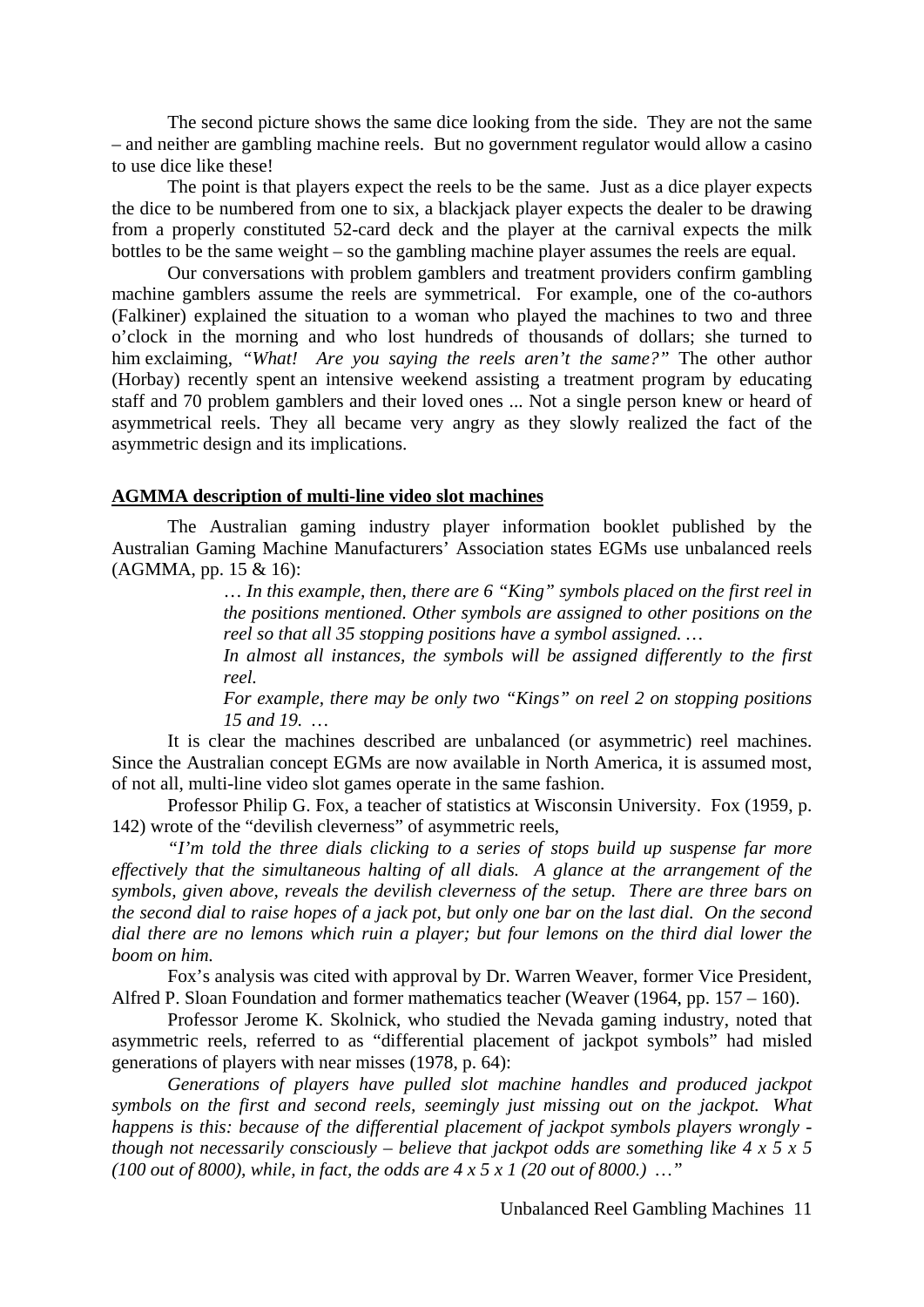# **Examining a Hypothetical Machine**

In order to see what can be done with unbalanced reels let us imagine a theoretical machine, which we can call the "Cat God of Sidi Barani" machine.

| Symbol      | Reel 1 | Reel 2                  | Reel 3         | Reel 4              | Reel 5         | <b>Total</b> | Combin-<br>ations | Perceived<br>Combin. |
|-------------|--------|-------------------------|----------------|---------------------|----------------|--------------|-------------------|----------------------|
| <b>Nine</b> | 1      | $\overline{\mathbf{4}}$ | 7              | 1                   | 5              | 18           | 140               | 604                  |
| Ten         | 1      | 5                       | 5              | 4                   | 4              | 19           | 400               | 711                  |
| Jack        | 6      | 1                       | 5              | 4                   | 4              | 20           | 480               | 1024                 |
| Queen       | 6      | 5                       | 1              | $\overline{\bf{4}}$ | $\overline{2}$ | 18           | 240               | 604                  |
| King        | 6      | 1                       | $\overline{2}$ | 3                   | 5              | 17           | 180               | 454                  |
| <b>Bast</b> | 1      | $\overline{2}$          | 1              | 1                   | 1              | 6            | $\overline{2}$    | 2.5                  |
| Temple      | 1      | 1                       | 1              | 1                   | 1              | 5            | 1                 | 1                    |
| Scarab      | 1      | $\overline{2}$          | $\mathbf{1}$   | 2                   | 1              | 7            | 4                 | 5.4                  |
| Pyramid     | 1      | 3                       | 1              | 4                   | 1              | 10           | 12                | 32                   |
| Isis        | 1      | 1                       | 1              | $\mathbf{1}$        | 1              | 5            | 1                 | 1                    |

## Cat God Machine

Its reels look like this.

## **Cat God Machine**

| Symbol         | Reel 1         | Reel 2              | Reel 3                   | Reel 4              | Reel 5              | Total | Combin-<br>ations       | Perceived<br>Combin. |
|----------------|----------------|---------------------|--------------------------|---------------------|---------------------|-------|-------------------------|----------------------|
| <b>Nine</b>    | $\blacksquare$ | $\overline{\bf{4}}$ | 7                        | $\mathbf{1}$        | 5                   | 18    | 140                     | 604                  |
| Ten            |                | <b>Symbols</b>      |                          | $\overline{4}$      | $\overline{\bf{4}}$ | 19    | 400                     | 711                  |
| Jack           |                |                     | <b>Reels</b>             | $\overline{\bf{4}}$ | $\overline{\bf{4}}$ | 20    | 480                     | 1024                 |
| Queen          | 6              | 5                   | 1                        | $\overline{\bf{4}}$ | $\overline{2}$      | 18    | 240                     | 604                  |
| King           |                | on reel             | <b>Number of symbols</b> | $\overline{3}$      | $\sim$              | 17    | 180                     | 454                  |
| <b>Bast</b>    | 1              | $\overline{2}$      | 1                        |                     |                     | 6     | $\overline{\mathbf{2}}$ | 2.5                  |
| Temple         | 1              |                     | Total number of each     | symbol              |                     | 5     | 1                       | 1                    |
| Scarab         | 1              | $\overline{2}$      | 1                        | $\overline{z}$      | 1                   | 7     | 4                       | 5.4                  |
| <b>Pyramid</b> | 1              | 3                   | 1                        | 4                   | 1                   | 10    | 12                      | 32                   |
| <b>Isis</b>    | 1              | 1                   | 1                        | $\mathbf{1}$        | 1                   | 5     | 1                       | 1                    |

The first column shows the symbols. The next five columns represent the reels and show the numbers of each symbol on each reel. The "Total" column shows the total number of each symbol by totalling the number of that symbol on the five reels.

| Nine pays on two<br>reels or more - |                |                | <b>Cat God Machine</b>  |                      |                      |       |                   |                          |  |  |  |
|-------------------------------------|----------------|----------------|-------------------------|----------------------|----------------------|-------|-------------------|--------------------------|--|--|--|
| left to right                       |                | Reel 2         |                         | Reel 3 Reel 4 Reel 5 |                      | Total | Combin-<br>ations | Perceive<br>d<br>Combin. |  |  |  |
| <b>Nine</b>                         | 1              | 4              | 7                       | 1                    | 5                    | 18    | 140               | 604                      |  |  |  |
| Ten                                 | 1              | 5              | 5                       | 4                    | 4                    | 19    | 400               | 711                      |  |  |  |
| Jack                                | 6              | $\mathbf{1}$   | 5                       | 4                    | 4                    | 20    | 480               | 1024                     |  |  |  |
| Queen                               | 6              | 5              | 1                       | 4                    | All others pay on    | 604   |                   |                          |  |  |  |
| King                                | 6              | 1              | $\overline{2}$          | 3                    | three reels or more  | 454   |                   |                          |  |  |  |
| <b>Bast</b>                         | 1              | $\overline{2}$ | $\overline{1}$          | 1                    | - left to right<br>п | 2.5   |                   |                          |  |  |  |
| <b>Temple</b>                       | 1              | 1              | 1                       | 1                    | 1                    | 5     |                   | 1                        |  |  |  |
| Scarab                              | 1              |                | <b>Pyramid and Isis</b> |                      |                      | 7     | 4                 | 5.4                      |  |  |  |
| <b>Pyramid</b>                      | $\overline{1}$ | J              | big payers              | 4                    | 1                    | 10    | 12                | 32                       |  |  |  |
| Isis                                | 1              | 1              | 1                       | 1                    | 1                    | 5     | 1                 | 1                        |  |  |  |

For our purposes say the payout is:

- Nine pays on 2 and above
- All others pay on 3 and above
- Pyramid and Isis big payers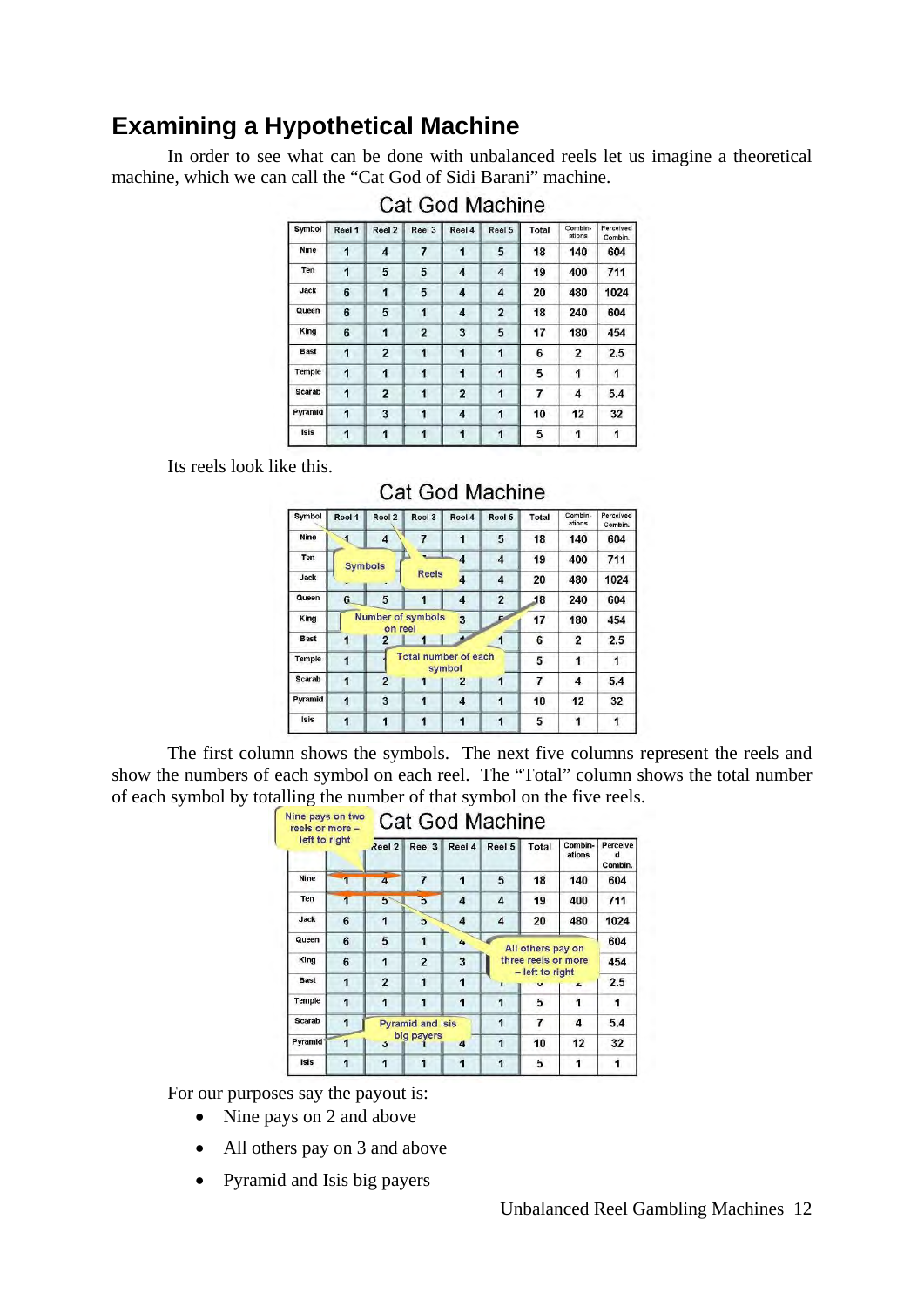### **Starving, Puffing and Dithering**

We need to introduce some terms:

- *Starving* severely limiting the number of symbols on a reel, particularly reels 1, 2 and 3
- *Puffing* associated with starving, putting large numbers of symbols next to starved reels

*Dithering* mixing up the pattern of starving; fuzzing it to make it less obvious My analysis of the Cat God machine is as follows.



## **Starving**

All 9, 10, J, Q and K are starved on one of the first three reels – 9 and 10 on 1, J and K on 2 and Q on 3. Queens would be the most frequent two-line symbol but the starving of reel 3 would limit combinations. It need hardly be pointed out that because payouts read from left to right, the starving of reels on the left side of the machine severely limits payouts.



## **Puffing**

J and K are puffed on reel 1.

The 9 is puffed on reel 3 before reel 4 is starved limiting combinations of four and above.

Scarab and Pyramid are puffed on reel 2 and Pyramid on reel 4.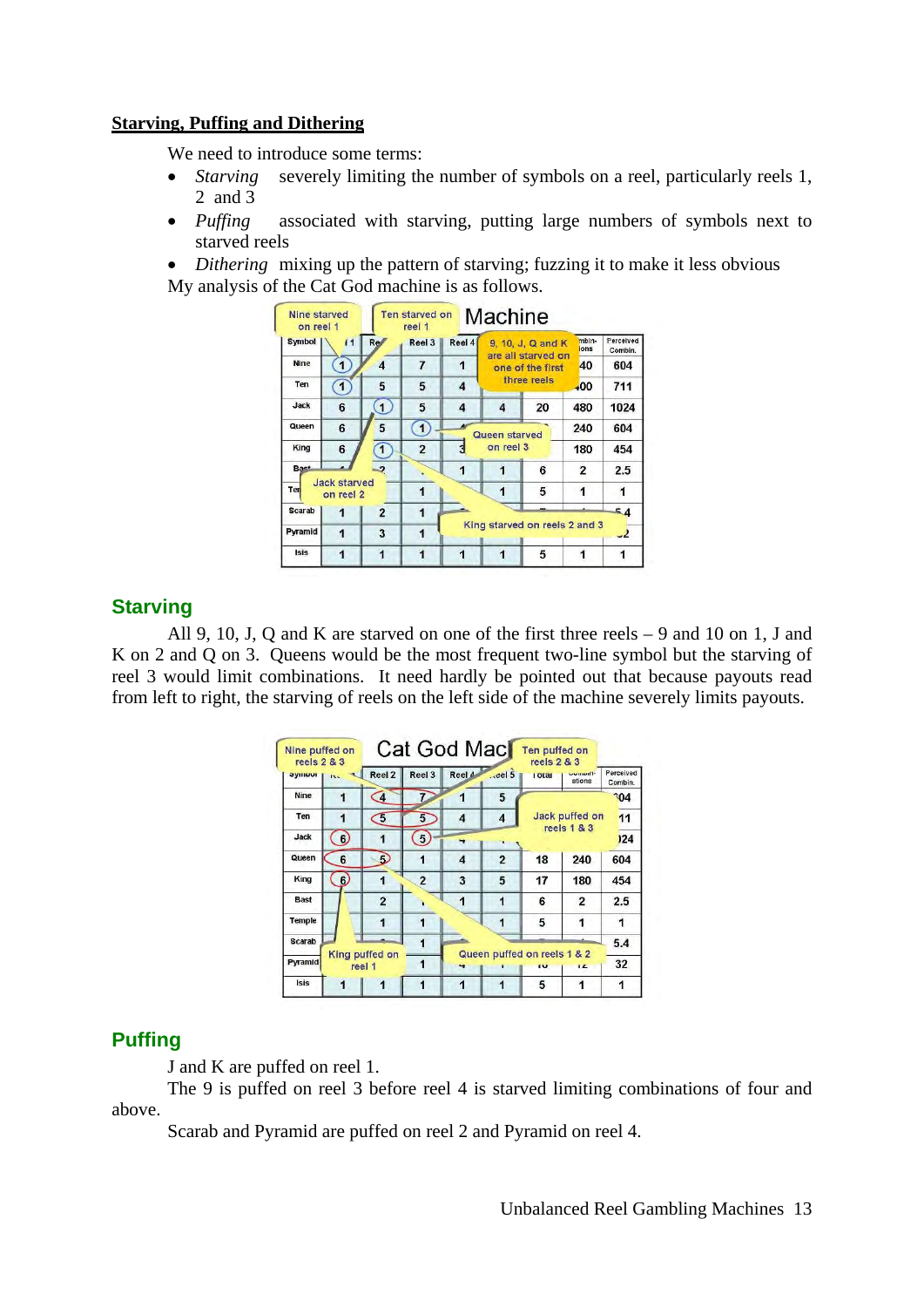| Symbol                                                                            | Reel 1 | Reel 2           | Reel 3                                 | Reel 4              | Reels 1 and 2 could be                               | Perceived<br>Combin. |     |     |
|-----------------------------------------------------------------------------------|--------|------------------|----------------------------------------|---------------------|------------------------------------------------------|----------------------|-----|-----|
| Nine                                                                              |        | $\boldsymbol{4}$ | 7                                      |                     | switched between<br>different percentage             | 604                  |     |     |
| Ten                                                                               | л      | 5                | 5                                      | 4                   | return configurations of<br><b>identical machine</b> | 711                  |     |     |
| Jack                                                                              | 6      |                  | 5                                      | 4                   |                                                      | 1024                 |     |     |
| Queen                                                                             | 6      | 5                |                                        | $\overline{\bf{4}}$ | $\mathbf{2}$                                         | 18                   | 240 | 604 |
| King                                                                              | 6      |                  | $\overline{a}$                         | 3                   | 5                                                    | 17                   | 180 | 454 |
| <b>Bast</b>                                                                       |        | $\overline{2}$   | 1                                      | 1                   | Switching reels 1                                    | 2.5                  |     |     |
|                                                                                   |        |                  | 1                                      | 1                   | and 2 would not                                      | 1                    |     |     |
| Pattern of starved<br>reels is dithered -<br>$\overline{2}$<br>1, 1, 2, 3, 2<br>3 |        |                  | 1                                      | $\overline{2}$      | outcome of                                           | 5.4                  |     |     |
|                                                                                   |        |                  | games - other<br>1<br>than for special |                     |                                                      |                      |     | 32  |
| Isis                                                                              | 1      | 1                |                                        |                     |                                                      | features<br>J        | т   | 1   |

## **Dithering**

The starving is dithered: two on reel 1, two on reel 2 and one on reel 3. Queens, not the lower cards are the most frequent reels 1+2 symbol (but require 1+2+3 for a payout). Pyramid is puffed on line 4.

## **Making starved reels less discoverable**

Starving of reels is masked by a number of factors:

- the player does not expect it and so does not look for  $it$  the expectancy of the player that the equipment is regular has been discussed above,
- just as a dice player cannot see the numbers on the opposite side of a dice, the EGM player cannot see the concealed symbols on the reel,
- even the starved reels do generate the starved character, just less often  $-$  this resembles percentage dice or the crooked Blackjack deck,
- the starving is dithered; different reels are starved of different characters the pattern is obfuscated – this is like the percentage dice cheat who varies his pattern of play, and
- the player's attention is continually being diverted from one symbol to another - in the gaffed milk bottle or cat rack game, the operator keeps moving the weighted bottles or cats around so the customer will not twig to the difference – this is similar to the gaffed milk bottles and gaffed cats.

Notwithstanding these factors, it would make sense to switch the starved reels around as much as possible to avoid the player either consciously or unconsciously discerning the pattern.

## **Switching starved reels between machines/coins/lines played**

There is nothing to stop the different versions of this machine having a different allocation of starved reels which would enable switching starved reels between individual machines which have the same external appearance – another application similar to the gaffed milk bottle/cat technique. If permitted by the regulator, it would be possible for switching to occur where different reel design/payout tables were activated depending on the number of coins or lines chosen by the player.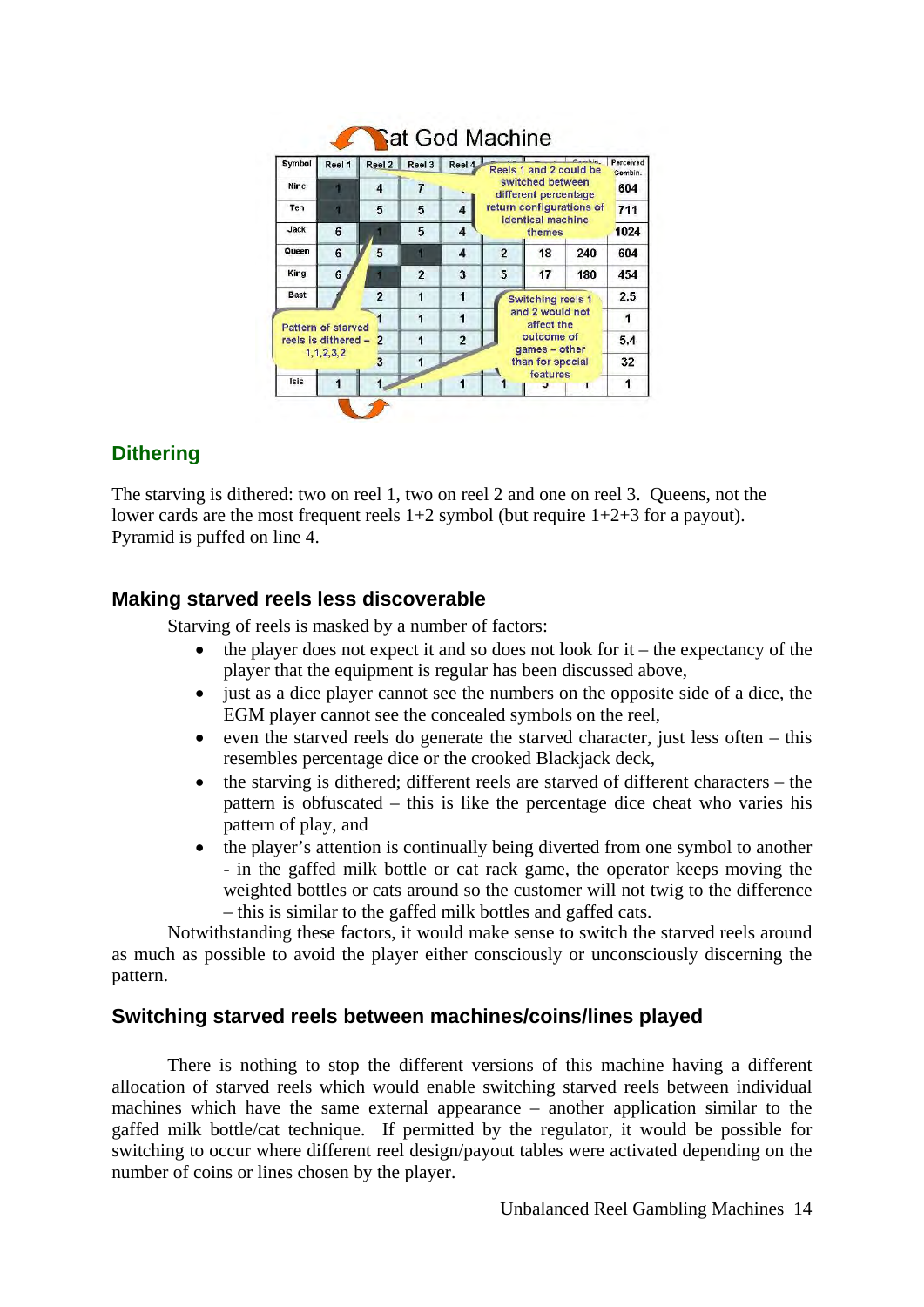If technology is installed to enable reconfiguration of machines by remote instruction over the lines, starved reels could be rearranged at will. This in a physical reel machine would be akin to a mechanic coming in and swapping reels on the machine between button pushes without the player being aware of it. It would be only a small step to program each machine to automatically switch reels between plays or every few plays without the need for any external instruction; this would enable even higher levels of reel starving without any pattern becoming apparent.

#### **Asymmetry naturally limiting combinations**

Not only does starving left-hand reels drastically restrict winning combinations but unbalanced (asymmetric) design has another effect, quite fascinating in its simplicity.



Asymmetric design automatically limits combinations of characters by the operation of simple arithmetic.



Natural limitation of combinations



To take an example from the machine, symbol Nine is distributed 1, 4 and 7 on reels 1 to 3 respectively. This gives 28 combinations – ways of winning.

If symbol Nine were distributed evenly, as 4, 4, 4 instead of 1, 4, 7 there would be 64 ways of getting three instead of only 28 and 16 ways of getting two instead of 4.

It is little wonder that players who unconsciously assume the reels are identical feel they should be winning. If the numbers of symbols were symmetrically distributed the machines would be paying out heavily in favour of the player. This effect is in addition to misplaced excitement at the "vertical near misses" caused by starved reels.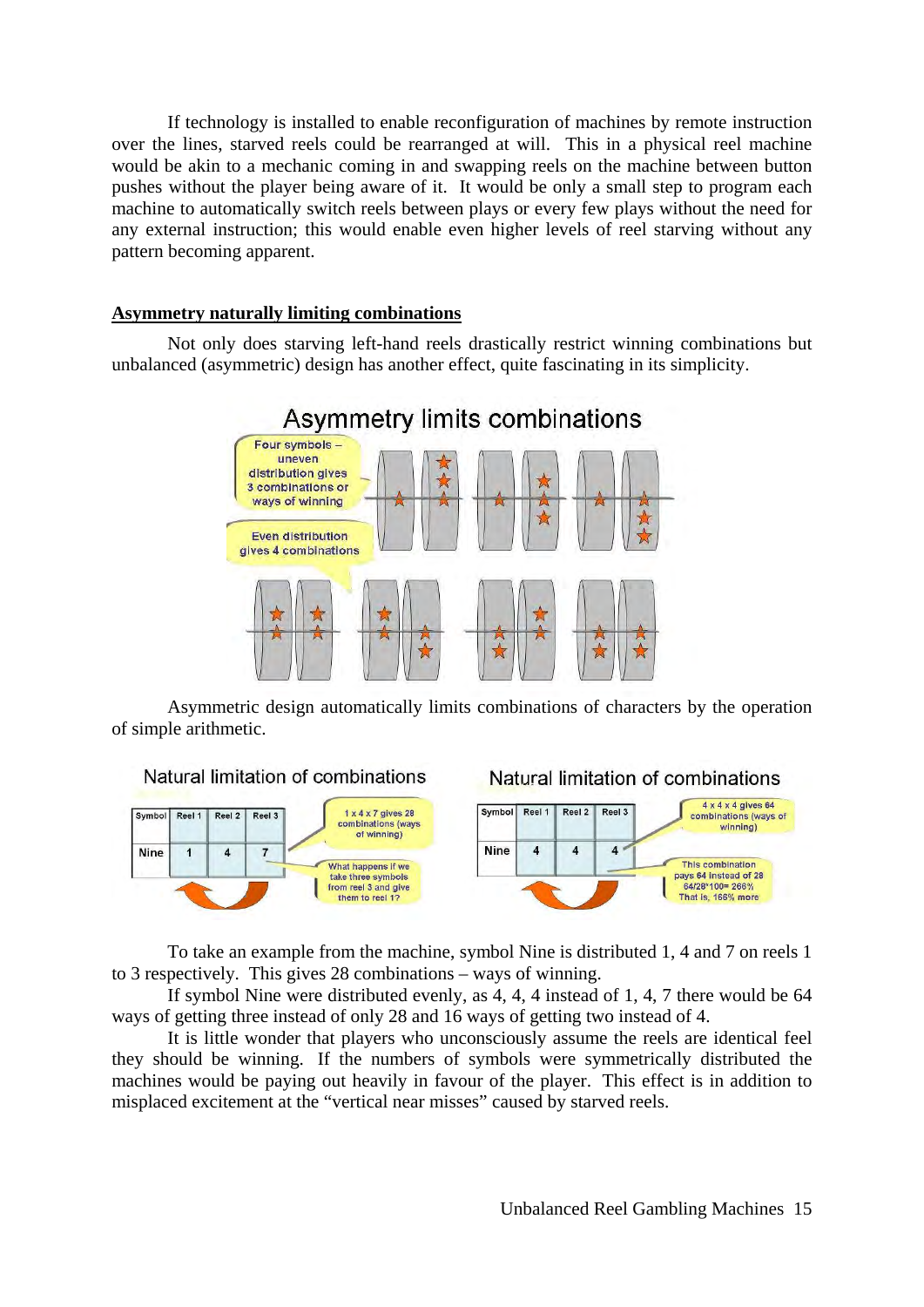

## **Combinations and Perceived Combinations**

In the table above, the column C shows the number of combinations possible for each symbol. With the Jack, there are  $6x1x5x4x4 = 480$  ways of getting five symbols.

The column PC stands for "perceived combinations" and is a calculation of the number of combinations possible where the symbols are distributed amongst the reels equally. This is done by taking the number of each symbol, dividing by five and raising to the power five. Once again, to take the Jack, with twenty symbols that would be 20 divided by 5 equals four and thus  $4x4x4x4x4 = 1024$  ways of getting five symbols. (Decimals are used where the number of symbols is not a multiple of five.)

# **Asymmetric design even radically affects the big prizes**



**Cat God Machine** 

Even with the Pyramid, if the four Pyramids on reel 4 were redistributed to even up reels 3, 4 and 5 and one of the Pyramids on reel 2 was given to reel 1, the ways of getting a Pyramid would increase from  $1x3x1x4x1 = 12$  to  $2x2x2x2x2 = 32$ . Given this is a large prize, even puffing/starving reels on the right hand side can have a significant effect on the larger payouts.

# **Need for Uniform Standards**

## **Uncomfortable parallels between reel EGMs and gaffed casino and carnival games**

The average EGM player who either consciously or unconsciously assumes the reels are identical is in a position akin to the player of a gaffed milk bottle or cat rack game in that the game is made to look much easier than it is because things that look the same are not: the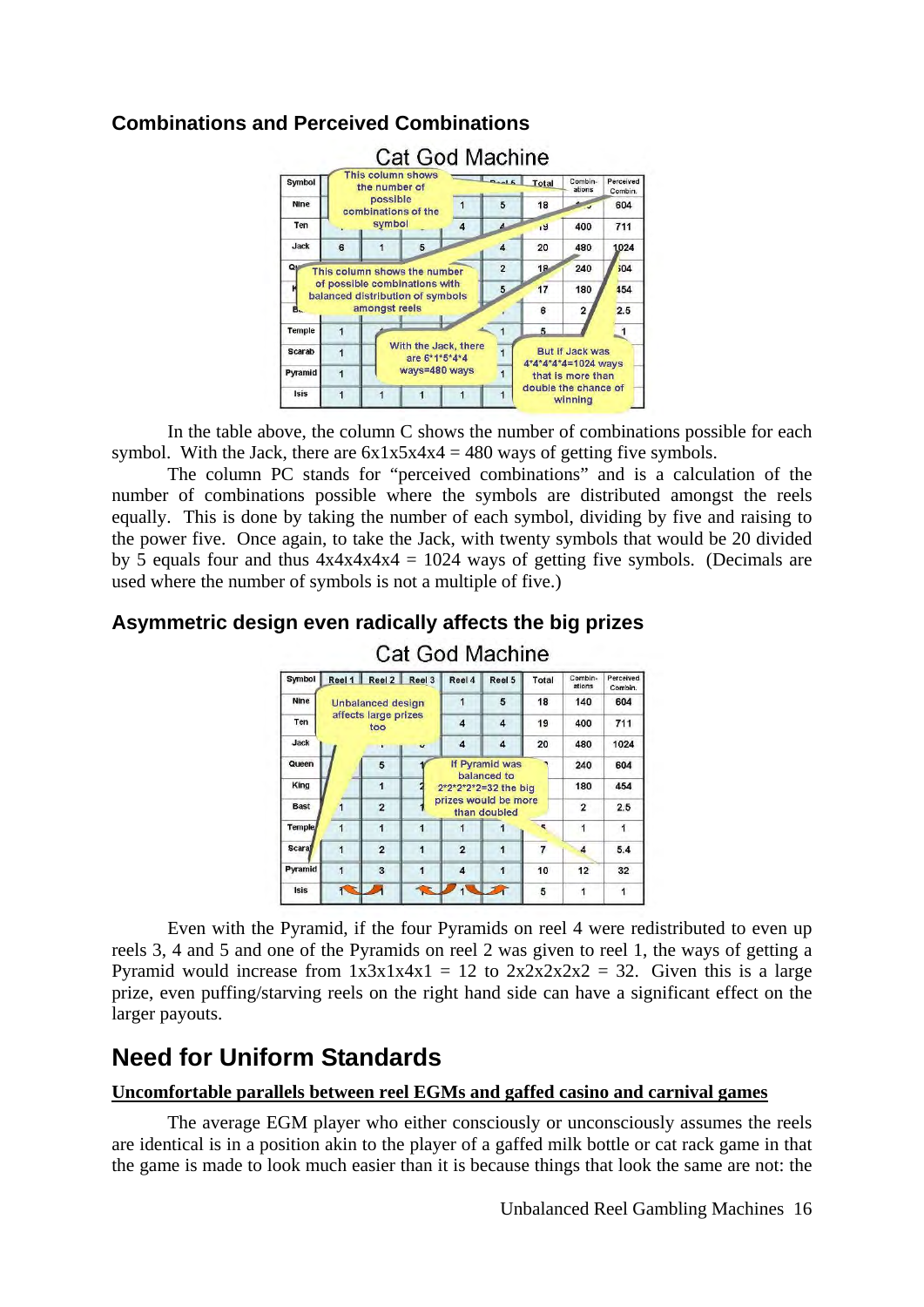reels in the case of the EGM and the weighted milk bottles or cats in the carnival games. A carnival game operator is regarded as cheating if he weights his milk bottles or cats differently. A casino operator is cheating if it uses percentage dice or filleted Blackjack decks. The same standard should be applied to the EGM industry.

#### **Lower standards constitute unacceptable risk**

The failure of regulatory authorities to apply the strict standards applicable to other casino games to reel EGMs exposes players to a totally unacceptable risk. Unbalanced reel design enables EGMs to present to the player screens which are rich in symbols but which are designed to limit winning combinations in a manner incommensurate with the appearance of the screen.

#### **Lowest standards – Highest problem gambler numbers**

Government gaming regulators are applying widely disparate standards to table games and reel EGMs.

Reels, like honest milk bottles, cats, decks of cards and dice must exhibit uniformity and reel design must be transparent to the player. It cannot be emphasized enough that the reel EGM, which has the lowest standards, also has the worst reputation for generating problem gamblers (Department of Justice, Victoria 2005 (Loved Ones) p 84).

EGMs, if they are to remain a legal form of gambling, should equal or exceed the standards of casino games and carnival games because:

- They have an infamous reputation
- Problem gambling data demonstrates their hazard
- They are played by the most ingenuous players.

#### **Major factor in problem gambling behaviour**

Unbalanced reel design must be a major factor, if not the major factor, in the maintenance of problem gambling principally because the gambler unconsciously believes he or she cannot lose. And the gambler would be quite correct - if the reels were balanced.

If the reels were balanced these machines would, looking at the example above, be paying out double the money put in – instead of taking 10% to 13%. That is, for every \$100 put in the player would get back about \$200. Put another way, the machines would be returning about 200% instead of about 90%. This is calculated by comparing the actual numbers of winning combinations with the numbers of winning combinations which would occur if the symbols were evenly distributed over the reels – as shown in the "C" and "PC" columns. To this would be added the additional effect of the placement of starved reels in the left hand columns.

#### **Implications for treatment providers**

Unbalanced reels give players false perceptions of the chance of winning. In a sense, the treatment providers have been wrong and the problem gamblers have been right. The treatment providers are saying to the problem gamblers, *"You can't win!"* and the problem gamblers are sitting there saying to themselves, *"I've seen the reels – and I can!"* And the problem gambler's judgment is correct, or would be if the symbols on the reels were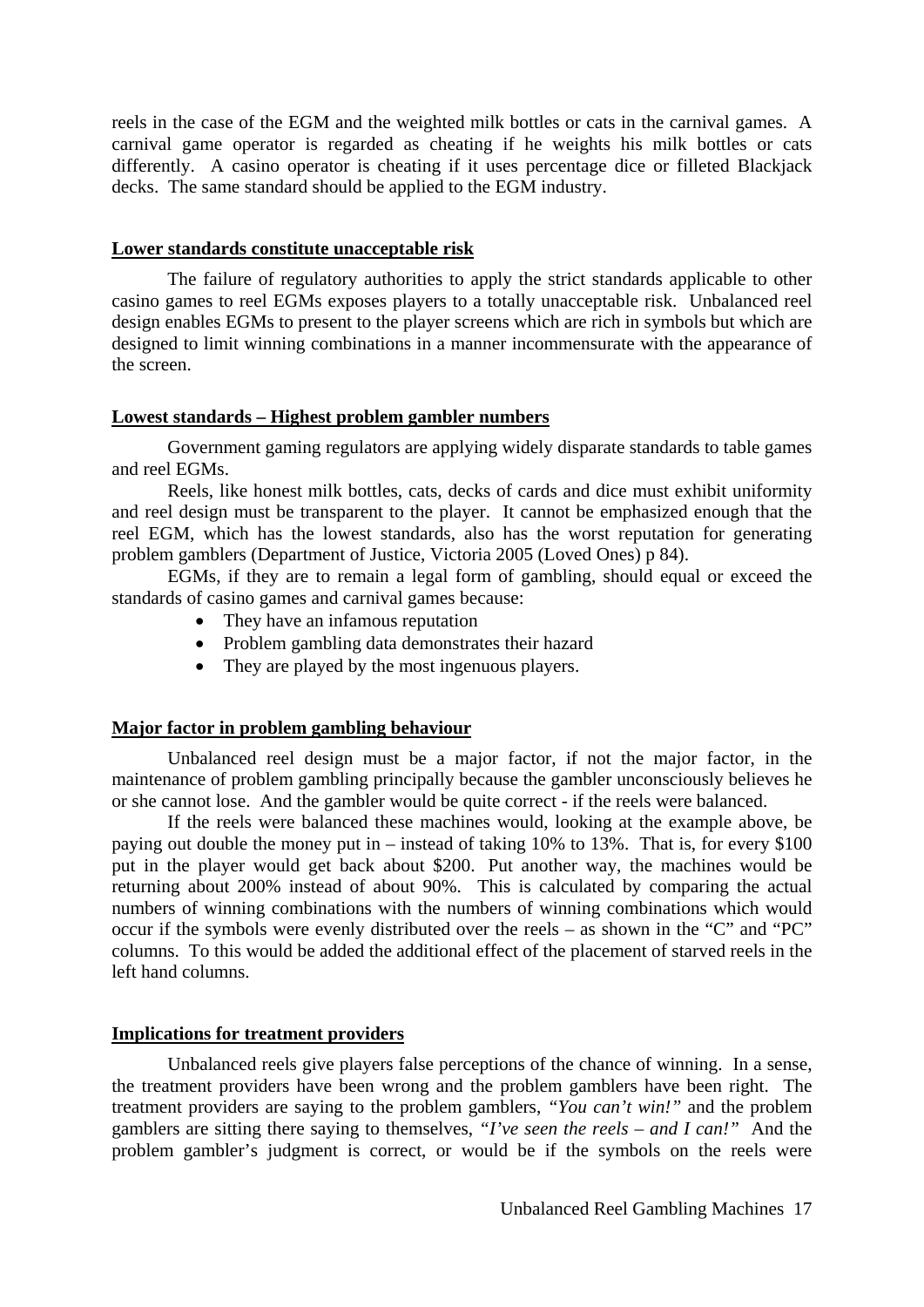balanced. The treatment providers have been treating the problem gamblers unfairly and assuming that there is something wrong with the problem gamblers' cognitive skills.

## **Rectification**

#### **Discontinue virtually mapped biased machines**

In Australia and New Zealand, the EGM standards do not allow reels with biased symbols. As a start, this Australian standard should be adopted by regulators worldwide and applied to ban virtually mapped, biased reels on both mechanical reel EGMs and video reel EGMs.

#### **Balance the Reels**

Video reel EGMs worldwide should be converted to ensure all reels are balanced. The conversion could be carried out most quickly and costs can be minimized by converting existing machines. Existing machines can be brought into compliance by simple on-site replacement of chips and payout graphics.

#### **Require Transparency**

The honest stall holder of a straight game will allow customers to inspect his milk bottles or cats so they may satisfy themselves the games are on the level. Casino gamblers may call for the inspection and examination of dice and decks of cards. Applying the same standards, if reel EGMs are to be retained as a legal form of gambling, EGM manufacturers should exhibit, on each machine, a table showing balanced reels with the numbers of each symbol on each reel and the size of the reels used. This information should be certified by the government regulator.

Author: **Tim Falkiner**  Barrister Clerk R, 205 William Street Melbourne Australia 3000 Tel: 9225 8053 [tfalkiner@vicbar.com.au](mailto:tfalkiner@vicbar.com.au)

 **Tim Falkiner** is a barrister-at-law practising in Melbourne, Australia. He is the Chairman of Know the Odds Inc, an educational charity formed to prevent the harmful effects of problem gambling in the community. He was formerly the Commercial/Legal Officer of the Victorian Casino Control Authority.

Co-author: **Roger Horbay**, HSC President Game Planit Interactive Corp. Box 1245 Elora, Ontario Canada N0B1S0 Tel: 1.519.846.1905 roger@gameplanit.com

 **Roger Horbay** is a founder and President of Game Planit Interactive Corp. He is also a founder and the past President of the Canadian Problem Gambling Certification Board. He is an Addiction Therapist and Problem Gambling expert and has facilitated problem gambling training sessions throughout North America. He has also presented at numerous international conferences.

 Mr. Horbay is also a recognized expert in the fields of iGaming and Electronic Gaming Machines and how the technology may contribute to the development and maintenance of pathological gambling. He also acts as an Expert Witness and consultant in legal cases involving gambling. He is also a problem gambling consultant for the gaming industry, working on innovative prevention and problem gambling management and player protection strategies, policies, programs and features.